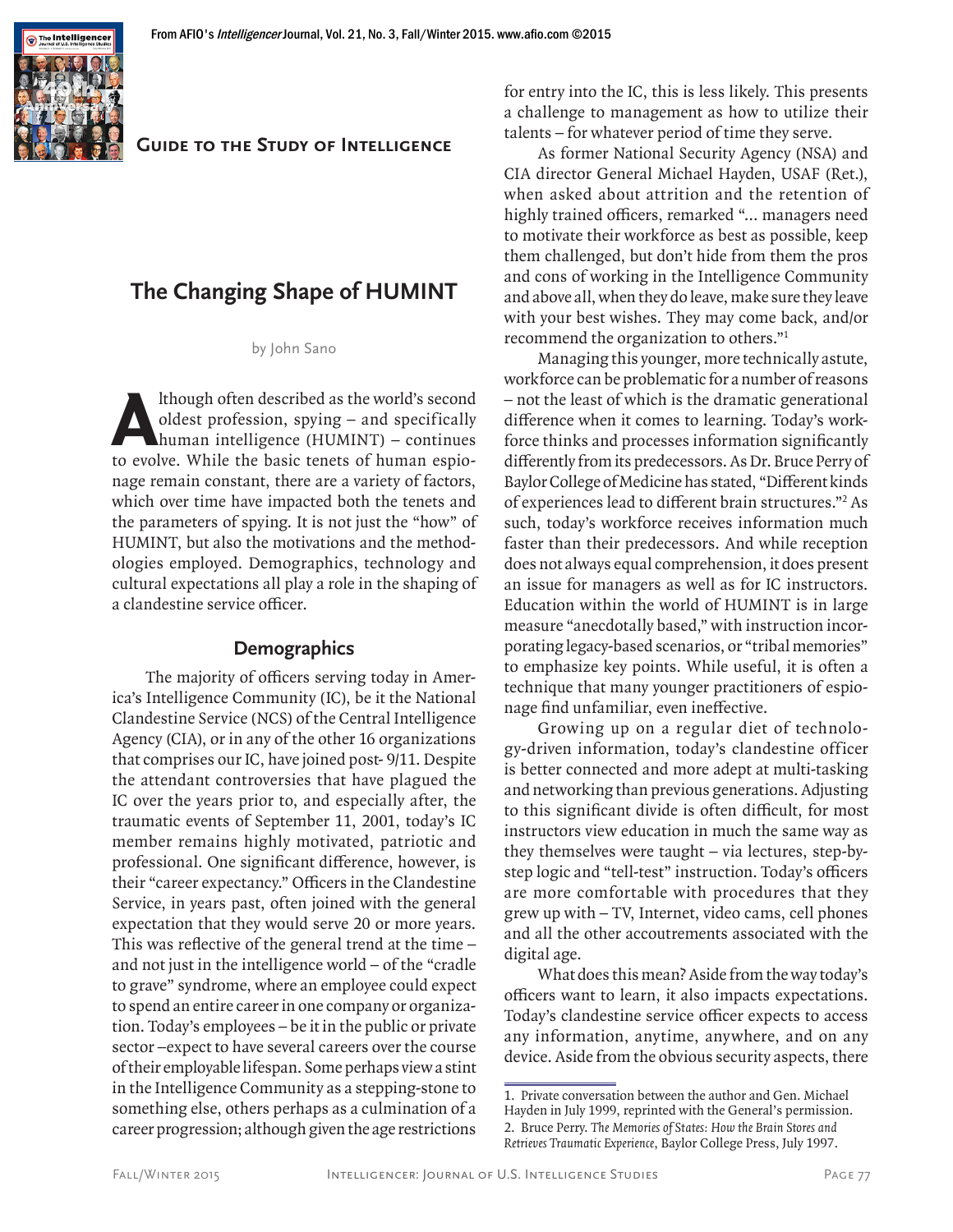is also the problem of managing these expectations – attempting to inculcate the proper balance of security vs. expediency, not to mention patience within an increasingly impatient workforce – is no easy task, but nonetheless a critical aspect of any clandestine activity.

In essence, this "digital divide" differentiates the current generation of officers from their predecessors, the former being "digital natives," while the latter are relegated to the status of "digital immigrants." This is not merely a semantic distinction – today's college graduate has spent more time watching TV and in front of a computer screen than reading books or attending lectures. As such, the thinking patterns they use to learn are markedly different from those of their predecessors. They learn, inter alia, via networking, random access (e.g. hypertext), and preferring video game scenarios to regimented lectures, and all forms of social media (e.g., blogs) over repetitive and often outdated texts.

This digital divide extends to HUMINT operations in terms of both the officers engaged and their targets. If, for the sake of argument, we restrict our discussion to traditional espionage  $-$  i.e., the spotting, assessing, developing and eventual recruiting of human targets – then targets and targeteers (i.e., the HUMINT operations officer) can often be at variance. Avenues of approach can prove problematic. If the target is, like the targeteer, a digital native, then access and eventual development is often symbiotic. If, however, the target is a digital immigrant the differences can create difficulties; not insurmountable, but which have to be addressed as part of the recruitment cycle.

#### **HUMINT Defined**

Human Intelligence encapsulates a wide range of skills – from traditional diplomatic dialogue, to manipulation, to deceit. At its core is the ability to recruit an individual to conduct espionage, to "spy." Ancillary skill sets include counterintelligence, surveillance, liaison exploitation, the use of "cover" – either commercial, or more likely official – and false flag operations (the ability to pose as a representative of a country other than the United States).

The acquisition of an individual(s) to spy at our behest is commonly referred to as the **recruitment cycle**, which includes – in sequential order:

- **• Spot** the ability to identify an individual who has access to information that we want;
- **• Assess** identifying the individual's vulnerabilities and determining whether he/she may be susceptible to a recruitment "pitch;"
- **• Develop** manipulating the individual's vulnerabilities with the intent of making them more amenable to agreeing to your proposal, which is defined as the
- **• Recruitment** the formality of securing an individual's cooperation to steal secrets.

HUMINT complements, and can be bolstered by, other "INTs" – predominantly Signals Intelligence (SIGINT), Geographical-Spatial Intelligence (GEOINT), Measurement and Signature Intelligence (MASINT), and increasingly Open Source Intelligence (OSINT) – a fairly recent development as an INT – but one which generates a near overwhelming amount of information that can be used for myriad intelligence efforts. As but one example, the bulk of SIGINT operations are often HUMINT enabled, i.e., a human source initiates the penetration of a system, either through the provision of technical information then further exploited by NSA, or via the introduction of technical devices (switches, or other electronic mechanisms) into foreign databases or electronic infrastructures.

As the country's national HUMINT manager – the CIA, and specifically the National Clandestine Service, also engages in cooperative relationships with other intelligence as well as law enforcement entities – both domestic and especially foreign intelligence and security organizations. The CIA, by statute, is also tasked with undertaking covert action (CA) which is "…an activity or activities of the United States Government to influence political, economic, or military conditions abroad, where it is intended that **the role of the United States Government will not be apparent or acknowledged publicly…**" All CA activity is conducted by HUMINT operatives.

# **Technology**

Today's clandestine service officers have grown up in a world of digital expediency, if not dependency, and while schooled in the nuances of conducting traditional espionage, rely increasingly on technical assistance in the application of their tradecraft. This is a good thing, as technology has increased efficiency and in many instances shortened timelines. Yet with improvements in efficiency and speed comes vulnerabilities as well – vulnerabilities that often cannot be foreseen readily or assessed accurately.

The digital revolution has made our day-to-day lives easier, albeit for digital immigrants perhaps a bit more confusing and frustrating at times. What is equally true is that with these efficiencies have come additional responsibilities and risks for the tradecraft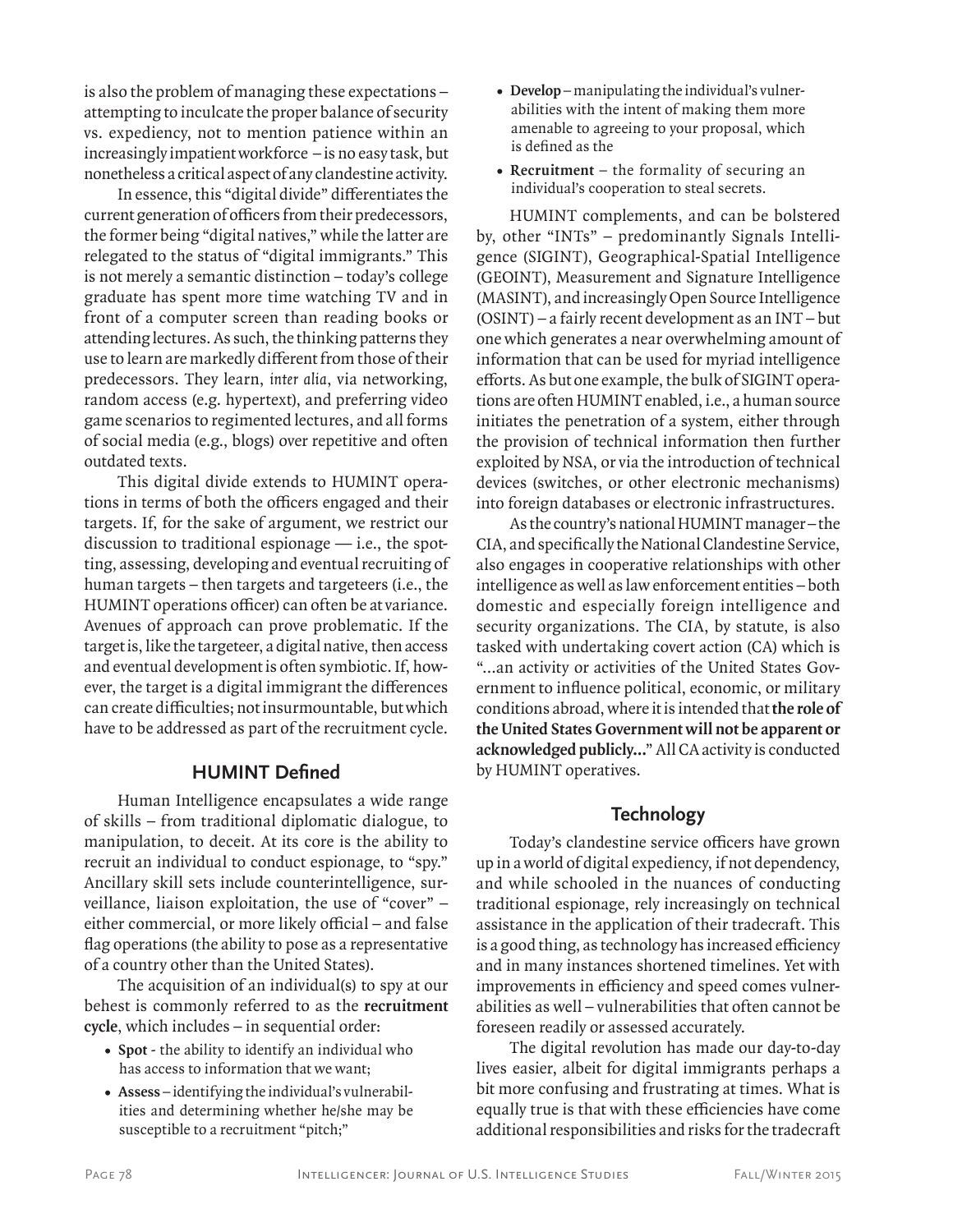of espionage. Learning about potential targets or adversaries and crafting an approach via technical means – whether it is via e-mail or a social blog, or through more elaborate and esoteric mechanisms such as avatars, or similar methods – might well be expeditious, but highly insecure. Further, communicating via these mechanisms further complicates matters for the same security issues. While the longstanding (and clearly "digital immigrant") modus operandi of "chance encounters," cryptic telephonic codes, and clandestine meetings in a safehouse or rolling car may appear antiquated, they have proven generally more reliable from a security perspective, but certainly more time consuming. This is not to say that technology does not play an important role in approaches and maintaining contact with an agent, but only when used in – for lack of a better term – "moderation." Too often espionage operations are over-reliant on the "ease" of utilizing technical means to communicate, which is vulnerable to hostile counterintelligence activities.

Aside from the security issues attendant in the over-reliance on technology, there are also the cultural changes that have accrued over time. In the not-so-distant past, communicating with headquarters was not nearly as quick as today's near-instantaneous speeds nor offering as many alternatives. In today's world, the previous time lag in Headquarters' responses to the field have diminished from days, to hours or minutes. While coordination has become more efficient and timely, it has resulted in the transfer of greater decision-making responsibility to headquarters, vice the field. Given the dearth of experience of many field operatives – a byproduct of the 1990s "peace dividend,"3 and while not risk averse, it has promoted a penchant to defer operational decisions to managers who are perceived as having more experience.

# **Cultural Expectations**

During the Cold War intelligence targets were clearly defined – the Soviet Union being the primary (if not almost exclusive) focus. In today's post-9/11 environment the targets are more diverse and elusive. Non-state terrorist targets pose unique and unprecedented challenges. While today's operations officers

face many of the same ethical and moral challenges their predecessors did when working against more traditional targets, the continuing political controversies over whether US (specifically CIA and military) actions during the continuing war on terrorism have further complicated the situation. Whether combating terrorism on legal and moral grounds was and is justified calls into question whether such activities warrant continuing in any form. Espionage has always faced moral quandaries, yet in years past HUMINT operations were often rationalized in terms of the "end justifying the means." In most cases this was the containment, if not disruption of the aggressive Russian intelligence services, the KGB (now the SVR) and GRU.4 While one could make the same case for the terrorist target, the fundamental difference between these targets (e.g. KGB vs. Al-Qaeda, or other affiliated groups) is that the former was politically based while the latter is more religiously focused. Today's operations officers may be less inclined to adopt an "end justifies the means" mentality than their predecessors.

# **The Future**

The Intelligence Community will continue to undergo change, influenced as much by domestic politics as developments beyond our borders. Despite technological advances, HUMINT will continue to occupy a critical role in providing intelligence to U.S. policymakers. Discerning plans and intentions can only come from the recruitment of human sources. Even information stored digitally often requires human access; and even with data that is extracted electronically, there is still the requirement to interpret those documents and how they fit into the larger context. Human beings are essential to all processes and operations – whether they are public or private based. As such they are the first and last line of security. They are also the first and last entry points into the intelligence arena.

As we continue to advance technologically, in essence making our world smaller, the potential threats posed by these advancements will make both protecting and exploiting real secrets exponentially more difficult. In addition, as these challenges continue to grow, those tasked with addressing them will need to adjust at a much more rapid rate. This applies both to field operatives as well as to their managers.

<sup>3.</sup> Through budget cuts, Congress severely restricted hiring of Intelligence Community personnel during much of the 1990s. The political rationale was that the US should enjoy a "peace dividend" from the dissolution of the Soviet Union, the newly independent Eastern European nations, and the end of the Cold War. The consequence was that few were hired during this period resulting in a paucity of experienced middle managers over the ensuing two decades.

<sup>4.</sup> For a brief history of Soviet/Russian intelligence services see Robert W. Pringle, "Guide to Soviet and Russian Intelligence Services," The Intelligencer, Vol. 18, No. 2, Winter/Spring 2011.